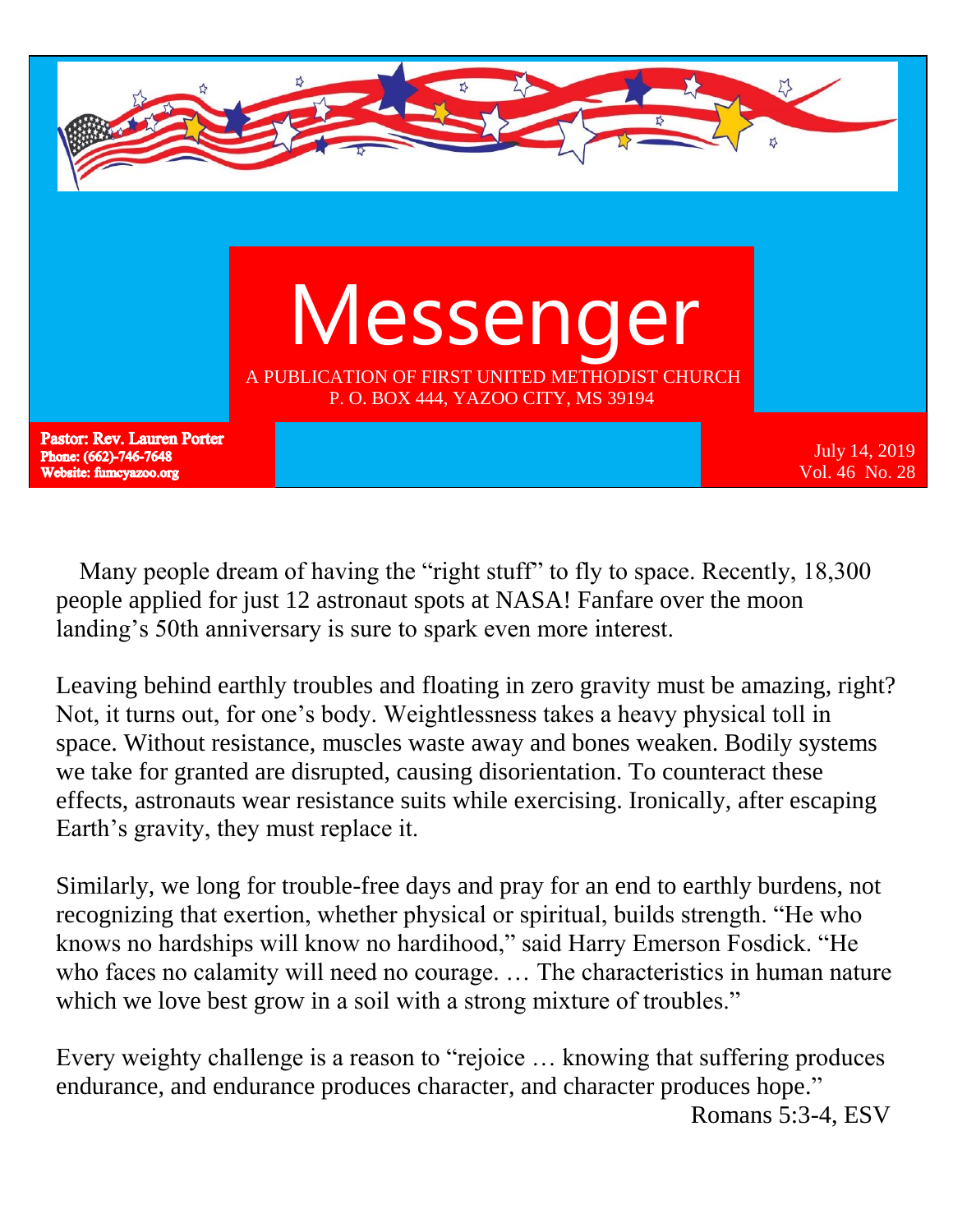

**SUNDAY, JULY 14** 9:00 a.m. Come AZ U R Service 9:50 a.m. Sunday School 11:00 a.m. Traditional Worship Service

**MONDAY, JULY 15** 9-12 noon Methodist Market

**WEDNESDAY, JULY 17** 5:30 p.m. In the Hands of God/Prayer Meeting

**FRIDAY, JULY 19** Movie Day Grades 1-6

**SATURDAY, JULY 20** 9-12 noon Methodist Market



16. Claire Dunnington

20. McCaa Fuller

 $\sim$   $\sim$   $\sim$   $\sim$   $\sim$   $\sim$ 

15. Mr. & Mrs. Hayes Heidel

- 16. Mr. & Mrs. Jimmy Whitaker
- 20. Mr. & Mrs. Billy Wyatt Mr. & Mrs. Butch Gary Mr. & Mrs. Stephen Harris



 *Sympathy and love is extended to Sidney Rose Lowery Douglas and Patty Lowery Little and family in the death of their daughter and granddaughter, Layton (Lake)Little, who died July 6, 2019.*

 *Sympathy and love is extended to Brittany and Chase Spell and family in the death of Brittany's brother, William Joseph "Will" Stonestreet, who died July 7, 2019.* 



 We are living in a world that is absolutely transparent, and God is shining through it all the time. This is not just a fable or a nice story. It is true. If we abandon ourselves to God and forget ourselves, we see it sometimes, and we see it maybe frequently. God shows himself everywhere, in everything — in people and in things and in nature and in events. It becomes very obvious that God is everywhere and in everything and we cannot be without him. It's impossible. The only thing is that we don't see it.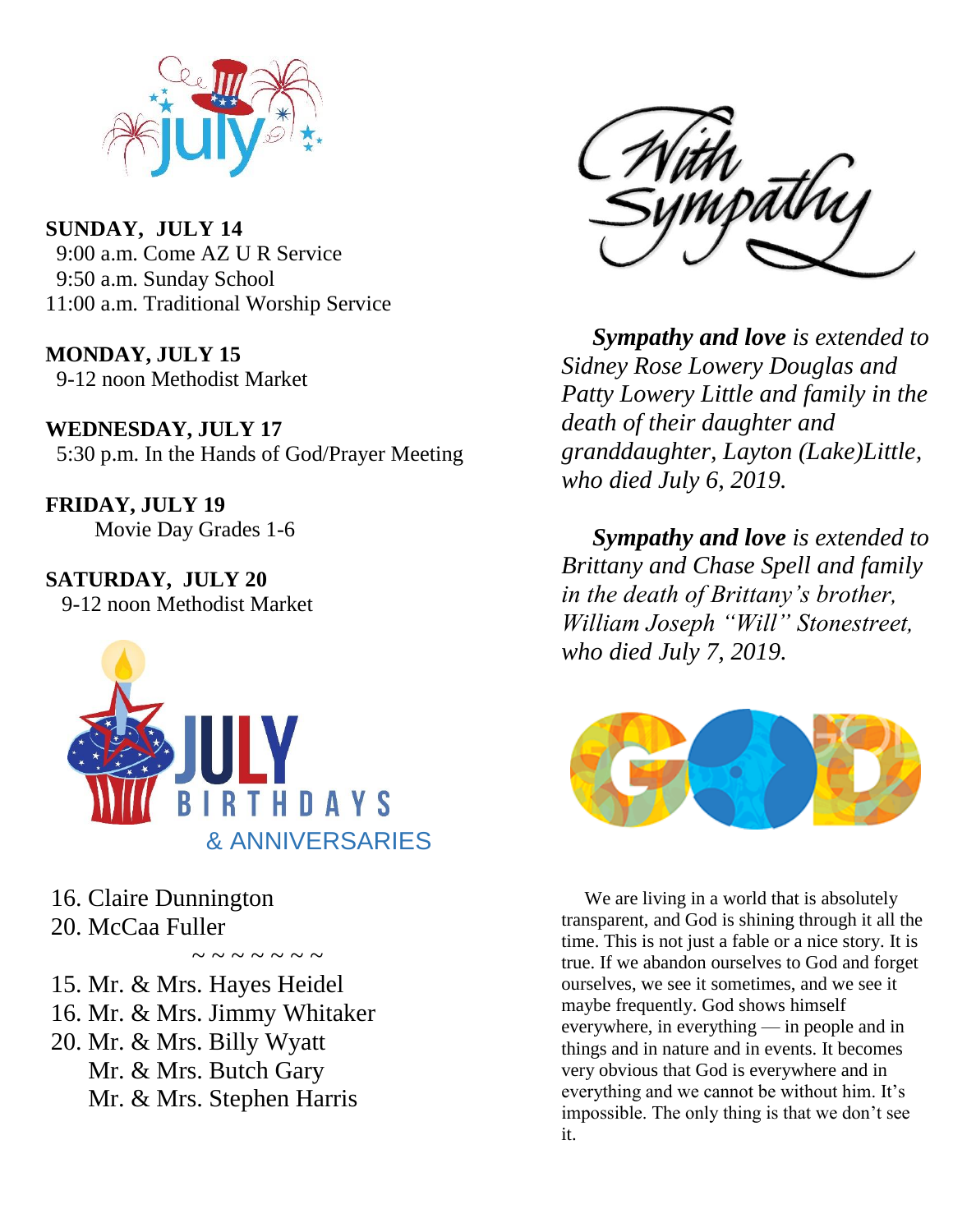

# **Solid Ground Youth**

 This Sunday we will look at a few verses from the book of Romans. We will talk about having a disciplined mind and spiritual life.

## **Sunday Night Youth and Wednesday Night Small Group**

 Thank you to everyone who lifted up the Youth group this week with your prayers. We all had such a wonderful time of renewal while at M28 Camp. It is such a powerful experience to be able to witness the work that God is doing in the lives of our youth.





 This week in Sunday School, we will continue to talk about Abraham and his family.

## **HisKidz & Planet 456 Summer Activities:**

 On Friday, July 19, we will have our final movie day. We will be going to Madison to see "*The Lion King."* The cost will be \$7.00 for the movie and additional money for snacks. The movie time and meeting time will be announced as soon as I find out.